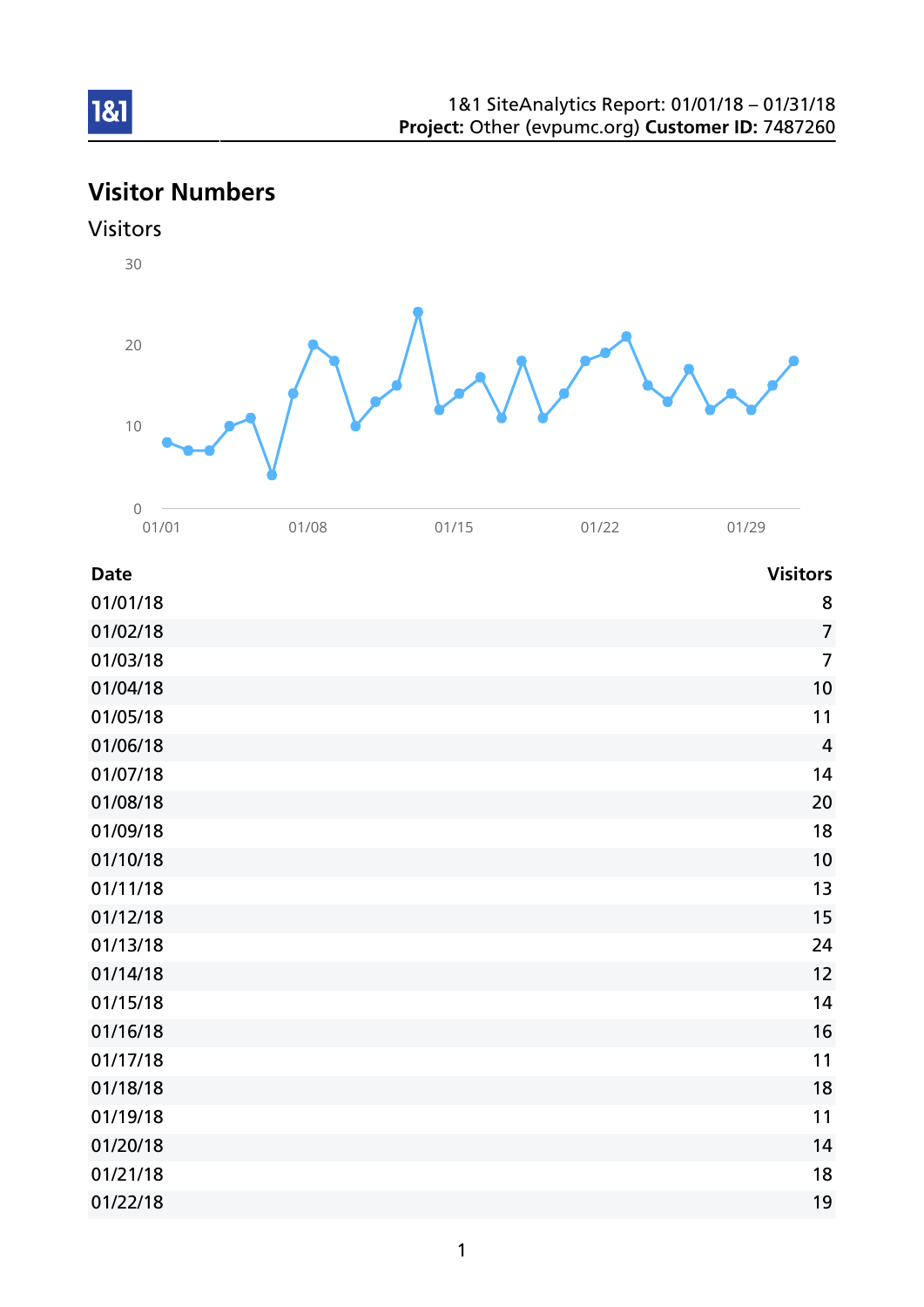| 1&1 SiteAnalytics Report: 01/01/18 - 01/31/18    |  |
|--------------------------------------------------|--|
| Project: Other (evpumc.org) Customer ID: 7487260 |  |

| <b>Date</b>  | <b>Visitors</b> |
|--------------|-----------------|
| 01/23/18     | 21              |
| 01/24/18     | 15              |
| 01/25/18     | 13              |
| 01/26/18     | 17              |
| 01/27/18     | 12              |
| 01/28/18     | 14              |
| 01/29/18     | 12              |
| 01/30/18     | 15              |
| 01/31/18     | 18              |
| <b>Total</b> | 431             |

# Sessions



| <b>Date</b> | <b>Sessions</b> |
|-------------|-----------------|
| 01/01/18    | 8               |
| 01/02/18    | $\overline{7}$  |
| 01/03/18    | $\overline{7}$  |
| 01/04/18    | 10              |
| 01/05/18    | 11              |
| 01/06/18    | $\overline{4}$  |
| 01/07/18    | 14              |
| 01/08/18    | 20              |
| 01/09/18    | 18              |
| 01/10/18    | 10              |
| 01/11/18    | 13              |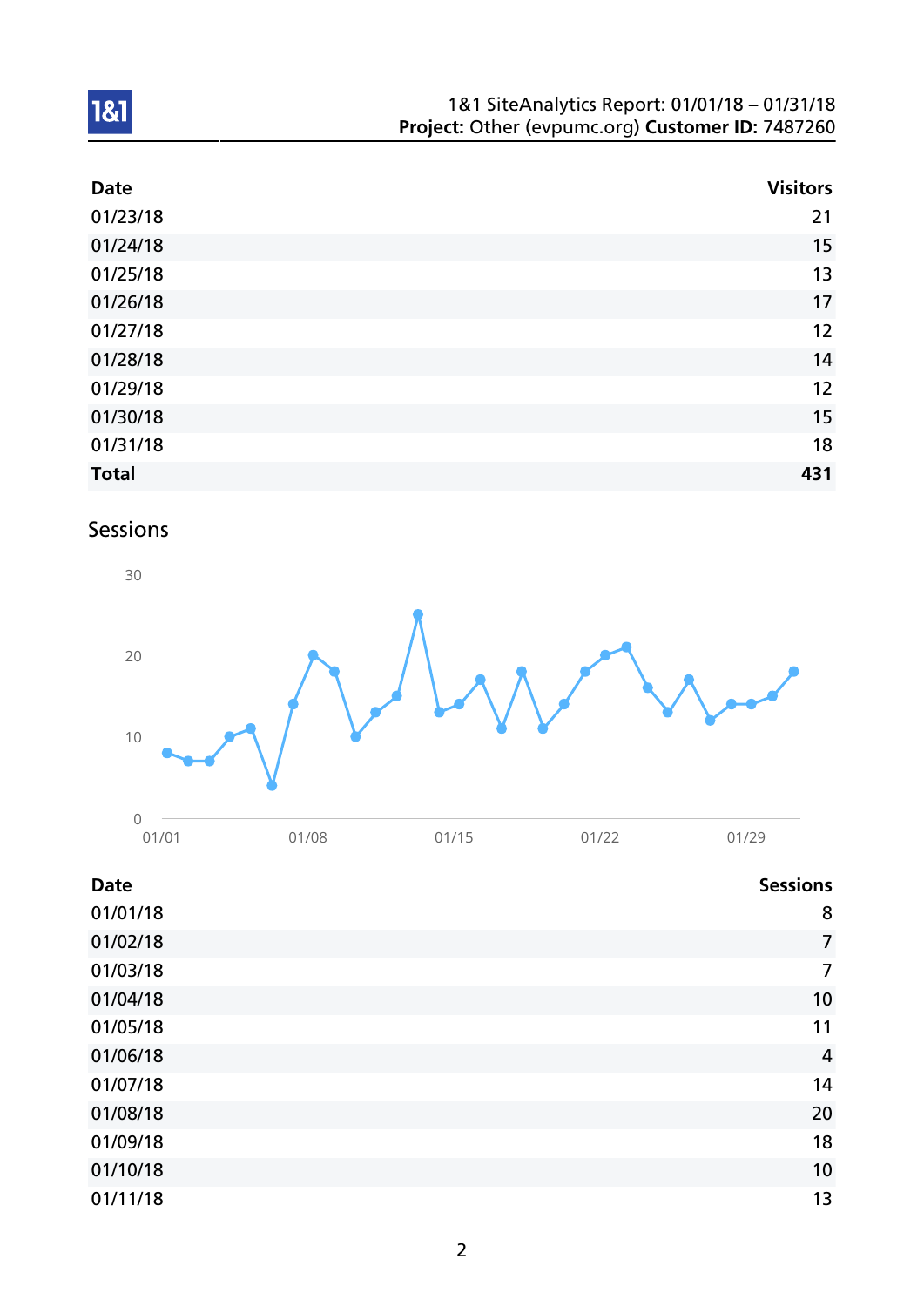| 1&1 SiteAnalytics Report: 01/01/18 - 01/31/18    |
|--------------------------------------------------|
| Project: Other (evpumc.org) Customer ID: 7487260 |

| <b>Date</b>  | <b>Sessions</b> |
|--------------|-----------------|
| 01/12/18     | 15              |
| 01/13/18     | 25              |
| 01/14/18     | 13              |
| 01/15/18     | 14              |
| 01/16/18     | 17              |
| 01/17/18     | 11              |
| 01/18/18     | 18              |
| 01/19/18     | 11              |
| 01/20/18     | 14              |
| 01/21/18     | 18              |
| 01/22/18     | 20              |
| 01/23/18     | 21              |
| 01/24/18     | 16              |
| 01/25/18     | 13              |
| 01/26/18     | 17              |
| 01/27/18     | 12              |
| 01/28/18     | 14              |
| 01/29/18     | 14              |
| 01/30/18     | 15              |
| 01/31/18     | 18              |
| <b>Total</b> | 438             |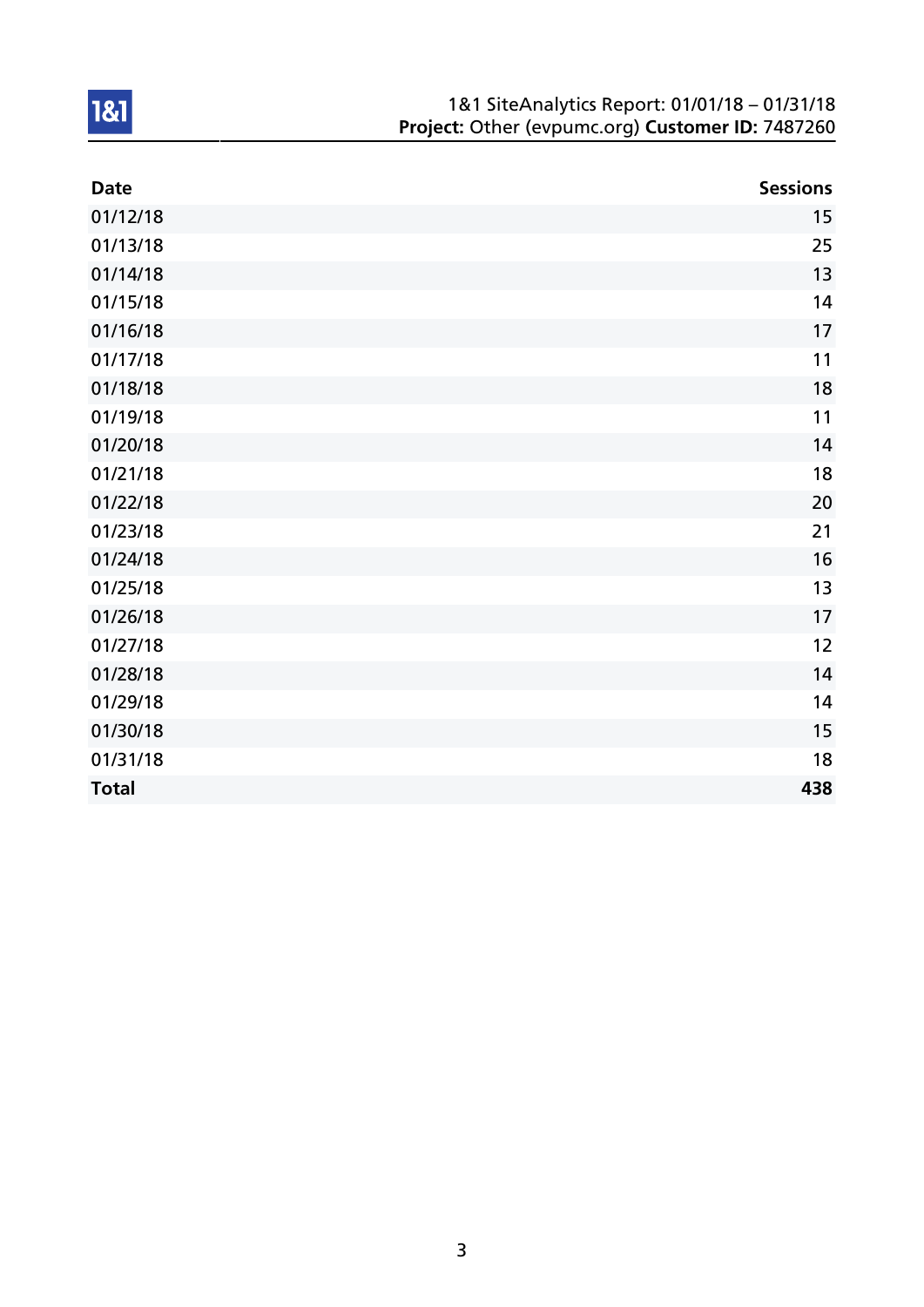

# Search Engine Robots

181



| <b>Search Engine Robots</b> | <b>Sessions</b> | Percentage |
|-----------------------------|-----------------|------------|
| bingbot/2.0                 | 252             | 27.24%     |
| DotBot/1.1                  | 145             | 15.68%     |
| spbot/5.0.3                 | 69              | 7.46%      |
| Googlebot/2.1               | 60              | 6.49%      |
| AhrefsBot/5.2               | 52              | 5.62%      |
| 360Spider                   | 38              | 4.11%      |
| Dataprovider                | 34              | 3.68%      |
| YandexBot/3.0               | 33              | 3.57%      |
| <b>SEOkicks-Robot</b>       | 32              | 3.46%      |
| CCBot/2.0                   | 25              | 2.70%      |
| 007AC9                      | 24              | 2.59%      |
| Companybook-Crawler         | 23              | 2.49%      |
| Wotbox/2.01                 | 23              | 2.49%      |
| Googlebot-Mobile            | 19              | 2.05%      |
| Pu_iN Crawler               | 11              | 1.19%      |
| Virusdie crawler/3.0        | 11              | 1.19%      |
| SemrushBot/1.2~bl           | 10              | 1.08%      |
| ips-agent                   | 10              | 1.08%      |
| SeznamBot/3.2               | $\overline{7}$  | 0.76%      |
| WikiDo/1.1                  | 6               | 0.65%      |
| BingPreview/1.0b            | 5               | 0.54%      |
| SafeDNSBot                  | 5               | 0.54%      |
| Sogou web spider/4.0        | 5               | 0.54%      |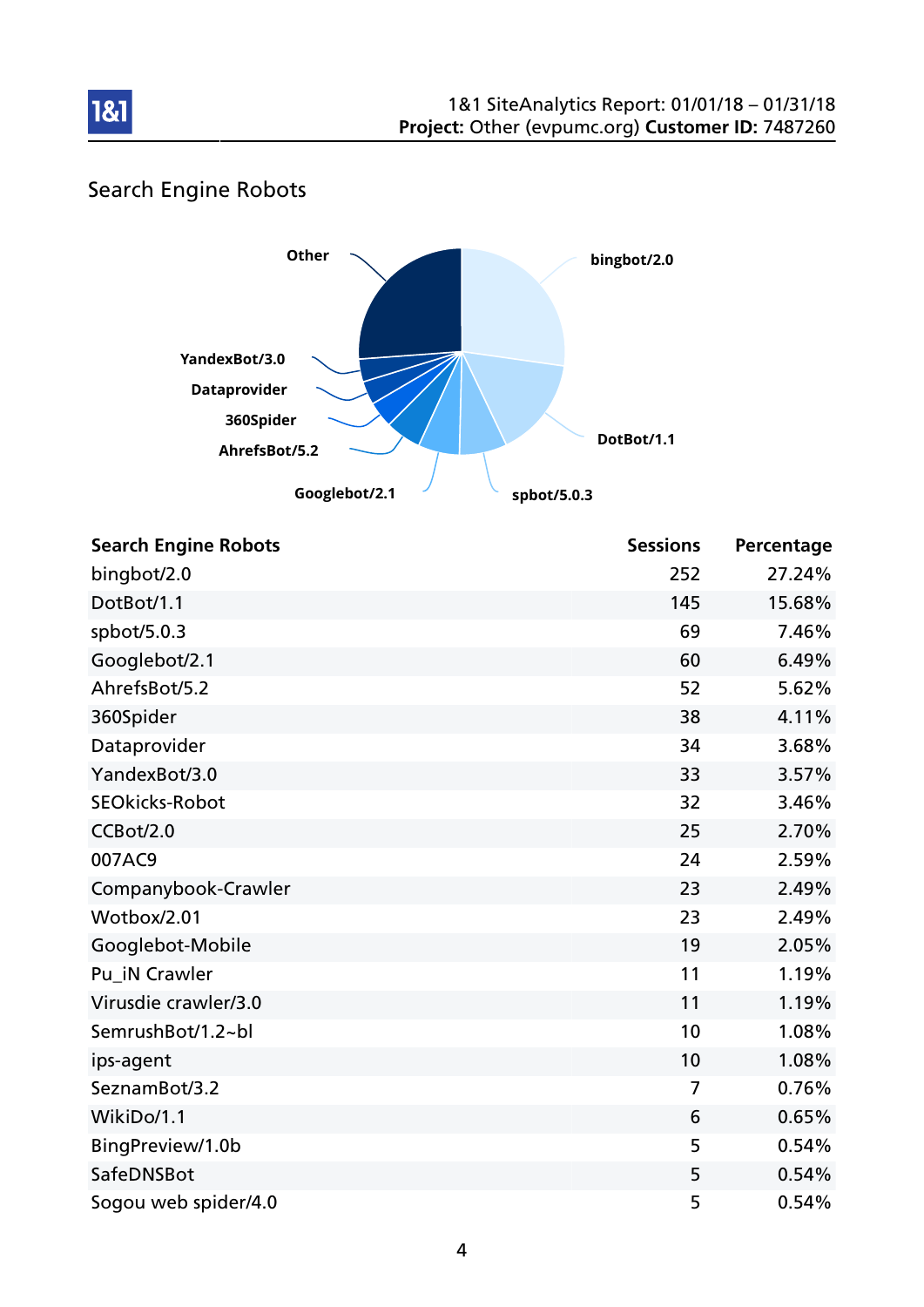| <b>Search Engine Robots</b>   | <b>Sessions</b> | Percentage |
|-------------------------------|-----------------|------------|
| Uptimebot/1.0                 | 5               | 0.54%      |
| Yahoo! Slurp                  | 4               | 0.43%      |
| vebidoobot/1.0                | 4               | 0.43%      |
| Mail.RU_Bot/2.0               | 3               | 0.32%      |
| OrgProbe/2.0.0                | 3               | 0.32%      |
| CATExplorador/1.0beta         | $\overline{2}$  | 0.22%      |
| Baiduspider/2.0               | 1               | 0.11%      |
| CrazyWebCrawler-Spider 0.9.10 | 1               | 0.11%      |
| Googlebot-Image/1.0           | 1               | 0.11%      |
| Mail.RU_Bot/Robots/2.0        | 1               | 0.11%      |
| SurveyBot/2.3                 | 1               | 0.11%      |
| <b>Total</b>                  | 925             | 100.00%    |

# Page Analysis

1&1

# Most Frequently Visited Pages



| <b>Pages</b>       | <b>Sessions</b> | Percentage |
|--------------------|-----------------|------------|
| /Default.htm       | 742             | 76.97%     |
| /Elim.htm          | 33              | 3.42%      |
| /Sermons.htm       | 22              | 2.28%      |
| /Announce.htm      | 18              | 1.87%      |
| /web_links.htm     | 16              | 1.66%      |
| /Believe.htm       | 15              | 1.56%      |
| /Calendar.htm      | 15              | 1.56%      |
| /NewsLetterIdx.htm | 15              | 1.56%      |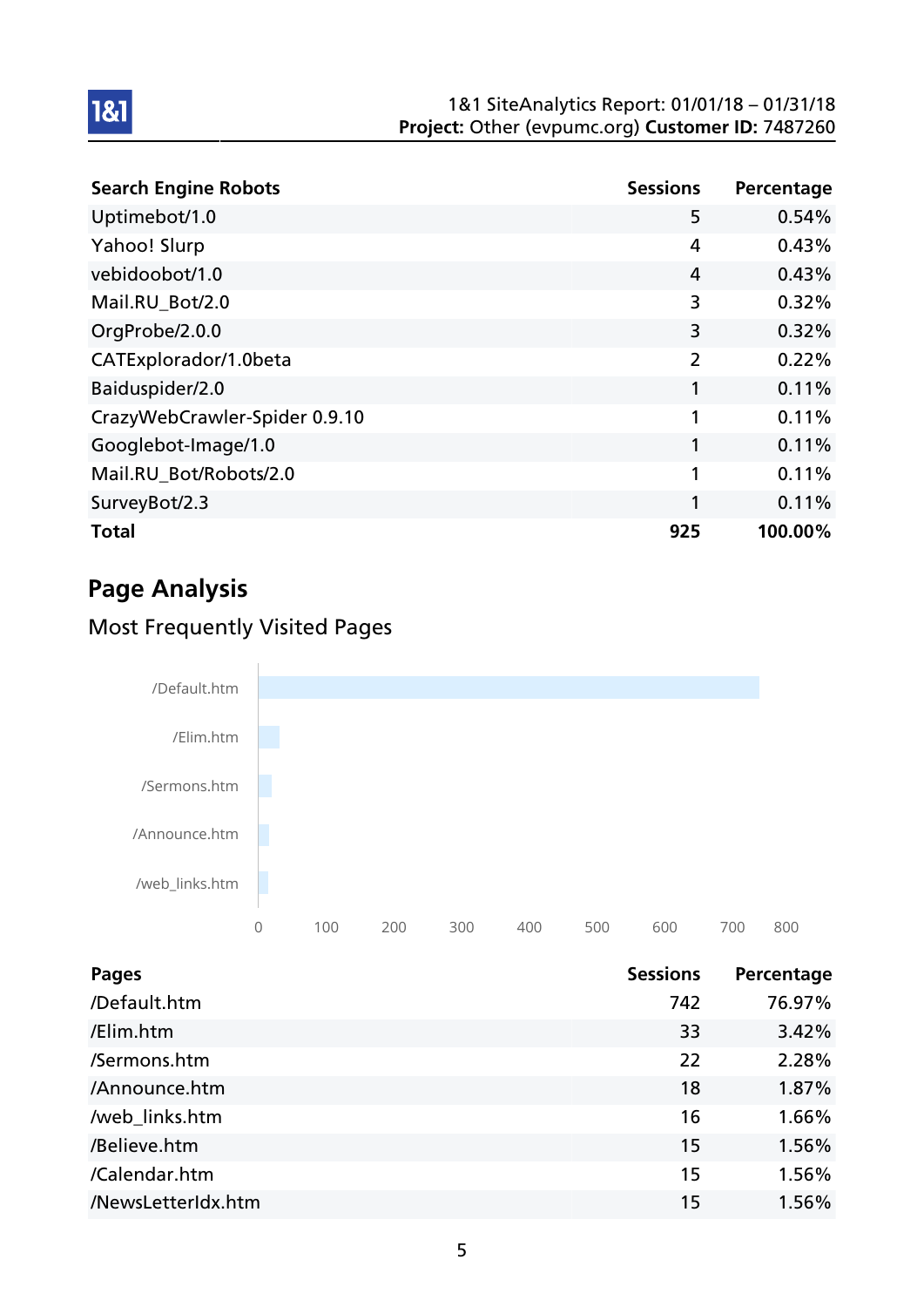| <b>Pages</b>             | <b>Sessions</b> | Percentage |
|--------------------------|-----------------|------------|
| <b>Morship.htm</b>       | 15              | 1.56%      |
| /St_Johns.htm            | 14              | 1.45%      |
| /Stats.htm               | 14              | 1.45%      |
| /CalendarOld.htm         | 11              | 1.14%      |
| /M-Statement.htm         | 11              | 1.14%      |
| /Ann060814.htm           | $\overline{2}$  | 0.21%      |
| /Elim-HISTORY.htm        | $\overline{2}$  | 0.21%      |
| /Elim_M-Statement.htm    | $\overline{2}$  | 0.21%      |
| /StJohns_M-Statement.htm | $\overline{2}$  | 0.21%      |
| /St_Johns-HISTORY.htm    | $\overline{2}$  | 0.21%      |
| /missions.htm            | $\overline{2}$  | 0.21%      |
| /valley_views0813.htm    | $\overline{2}$  | 0.21%      |
| /valley_views0913.htm    | $\overline{2}$  | 0.21%      |
| /valley_views1013.htm    | $\overline{2}$  | 0.21%      |
| /valley_views1113.htm    | $\overline{2}$  | 0.21%      |
| /Ann011214.htm           | 1               | 0.10%      |
| /Ann080314.htm           | 1               | 0.10%      |
| /Bulletins.htm           | 1               | 0.10%      |
| <b>Total</b>             | 964             | 100.00%    |

Keywords

1&1



evpumc.org in the contract of the contract of the contract of the contract of the contract of the contract of the contract of the contract of the contract of the contract of the contract of the contract of the contract of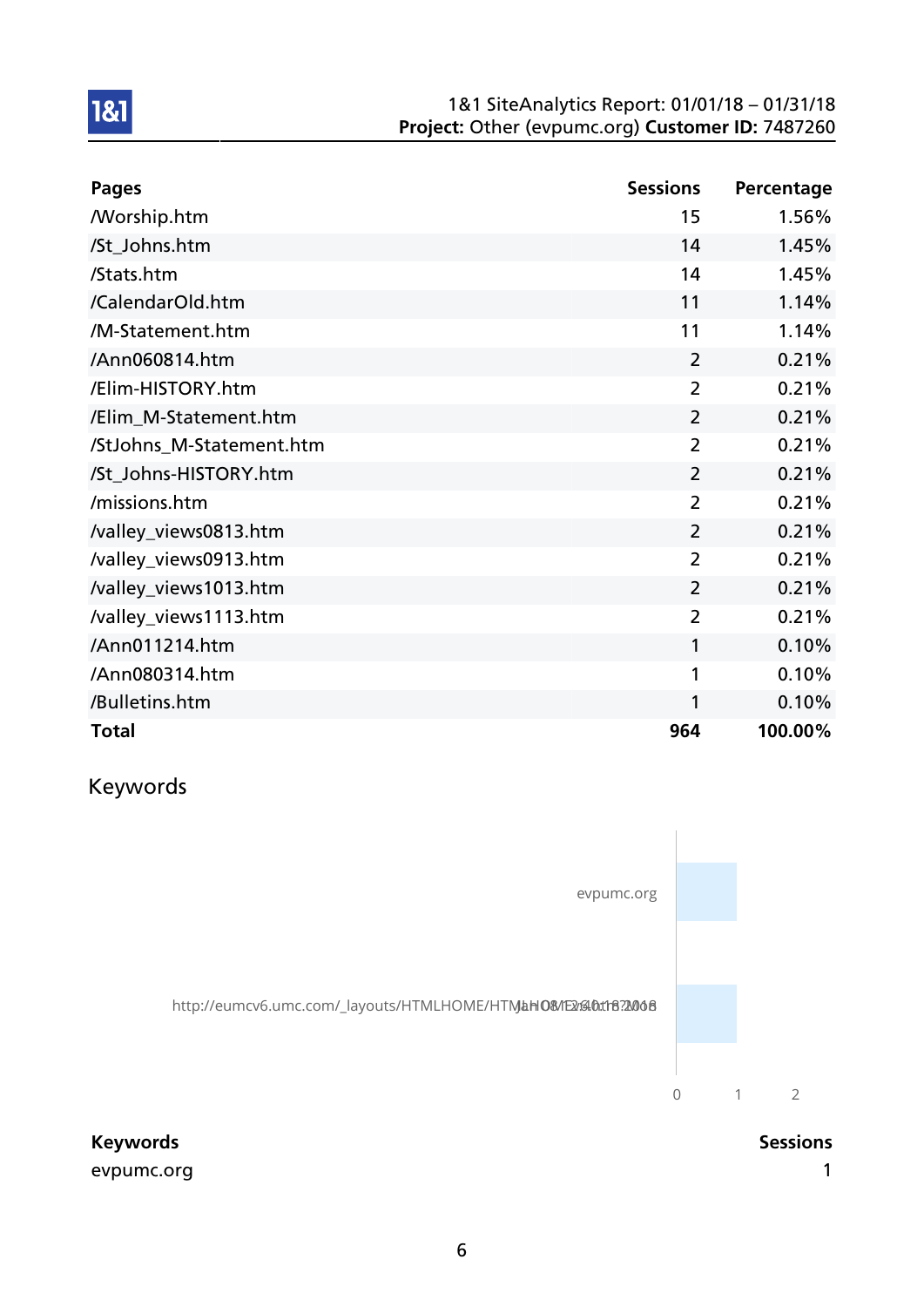

#### Keywords **Sessions** Sessions http://eumcv6.umc.com/\_layouts/HTMLHOME/HTMLHOMEv6.htm? Mon Jan 08 12:40:18 2018 1

## Referring Pages



| <b>Pages</b>                            | <b>Sessions</b> |
|-----------------------------------------|-----------------|
| http://mysexpics.ru/                    | 24              |
| http://www.msk.prom23.ru/               | 21              |
| https://vkonche.com/                    | 13              |
| http://fishtauto.ru/                    | 12              |
| http://strady.org.ua/                   | 12              |
| http://x-lime.net/                      | 11              |
| https://quickchange.cc/                 | 11              |
| https://xn----9sbubg3ambdfl1j.xn--p1ai/ | 11              |
| http://tabakur77.com/                   | 10              |
| https://www.google.com/                 | 10              |
| http://geo-group.ru/                    | 9               |
| http://kollekcioner.ru/                 | 9               |
| http://buzz-porno.info/                 | 8               |
| http://en.home-task.com/                | 8               |
| http://mafa-free.com/                   | 8               |
| http://raschtextil.com.ua/              | 8               |
| http://superoboi.com.ua/                | 8               |
| https://englishtopik.ru/                | 8               |
| http://adobereader-free.ru/             | 7               |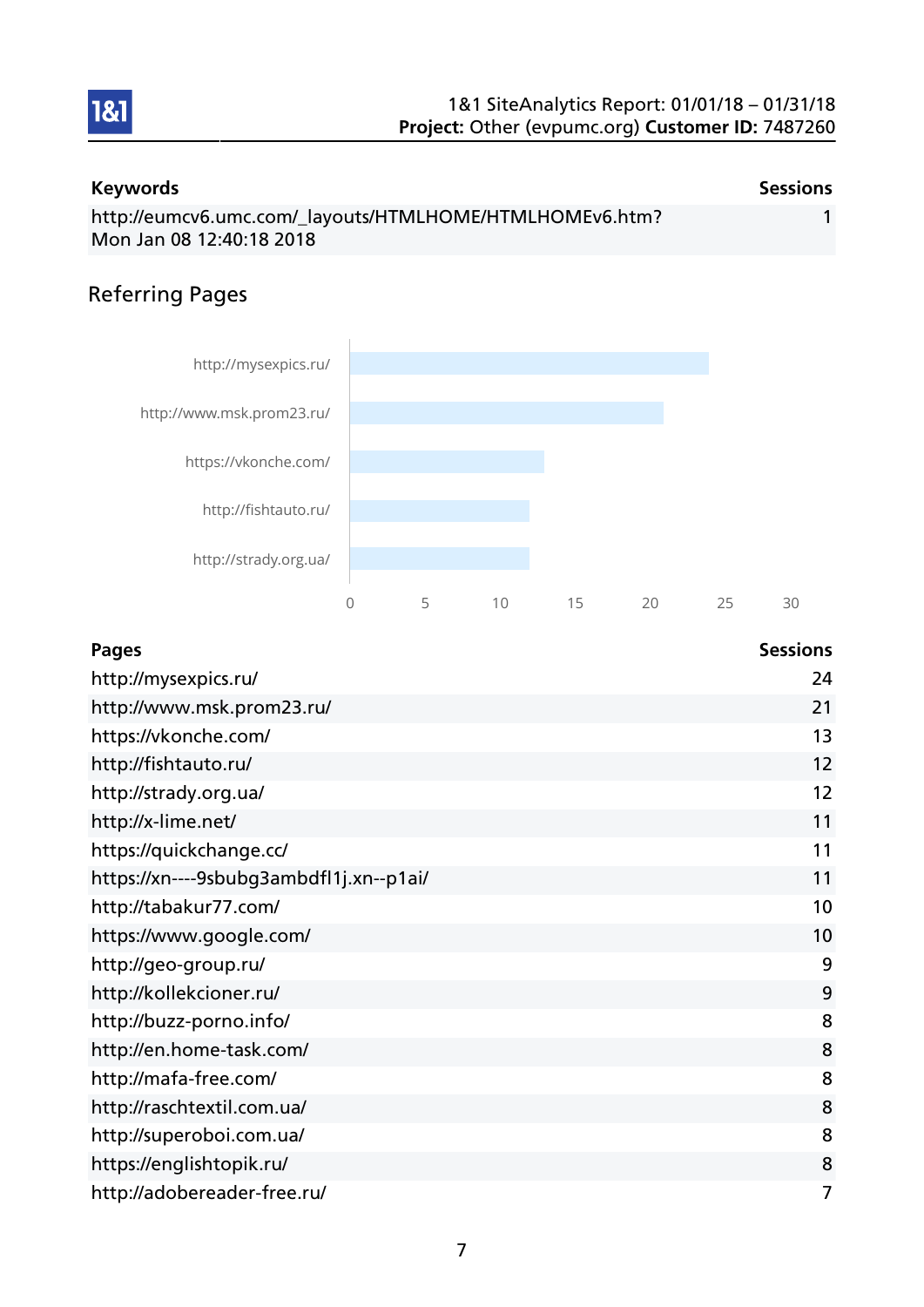| <b>Pages</b>                                                                       | <b>Sessions</b> |
|------------------------------------------------------------------------------------|-----------------|
| http://ege-russian.ru/                                                             | 7               |
| http://lovi-moment.com.ua/                                                         | 7               |
| http://sildenafil-tadalafil.info/                                                  | 7               |
| https://tam-gde-more.ru/                                                           | 7               |
| http://5elementov.ru/                                                              | 6               |
| http://chocolateslim-en-espana.com/                                                | 6               |
| http://dokunet.org/                                                                | 6               |
| http://klin3952.ru/                                                                | 6               |
| http://lechtaczka.net/                                                             | 6               |
| http://metallo-konstruktsii.ru/                                                    | 6               |
| http://profhelp.net/                                                               | 6               |
| http://travels.co.ua/                                                              | 6               |
| http://www.etotupo.ru/                                                             | 6               |
| http://xtremeeagles.net/                                                           | 6               |
| https://meriton.ru/                                                                | 6               |
| https://pills24h.com/buy-clonidine-online-without-prescription/                    | 6               |
| https://pills24h.com/buy-dapoxetine-online-without-prescription/                   | 6               |
| https://pills24h.com/buy-periactin-cyproheptadine-online-without-pre<br>scription/ | 6               |
| https://rocketchange.ru/                                                           | 6               |
| https://yginekologa.com/                                                           | 6               |
| http://burger-imperia.com/                                                         | 5               |
| http://chatroulette.life/                                                          | 5               |
| http://fanoboi.com/                                                                | 5               |
| http://lyrics.home-task.com/                                                       | 5               |
| http://pornosemki.info/                                                            | 5               |
| http://y8games-free.com/                                                           | 5               |
| https://alkoravto.ru/                                                              | 5               |
| https://atleticpharm.org/                                                          | 5               |
| https://balkanfarma.org/                                                           | 5               |
| https://bestcoin.cc/                                                               | 5               |
| https://buy-meds24.com/                                                            | 5               |
| https://buynorxx.com/                                                              | 5               |
| https://glavtral.ru/                                                               | 5               |
| https://vikistars.com/                                                             | 5               |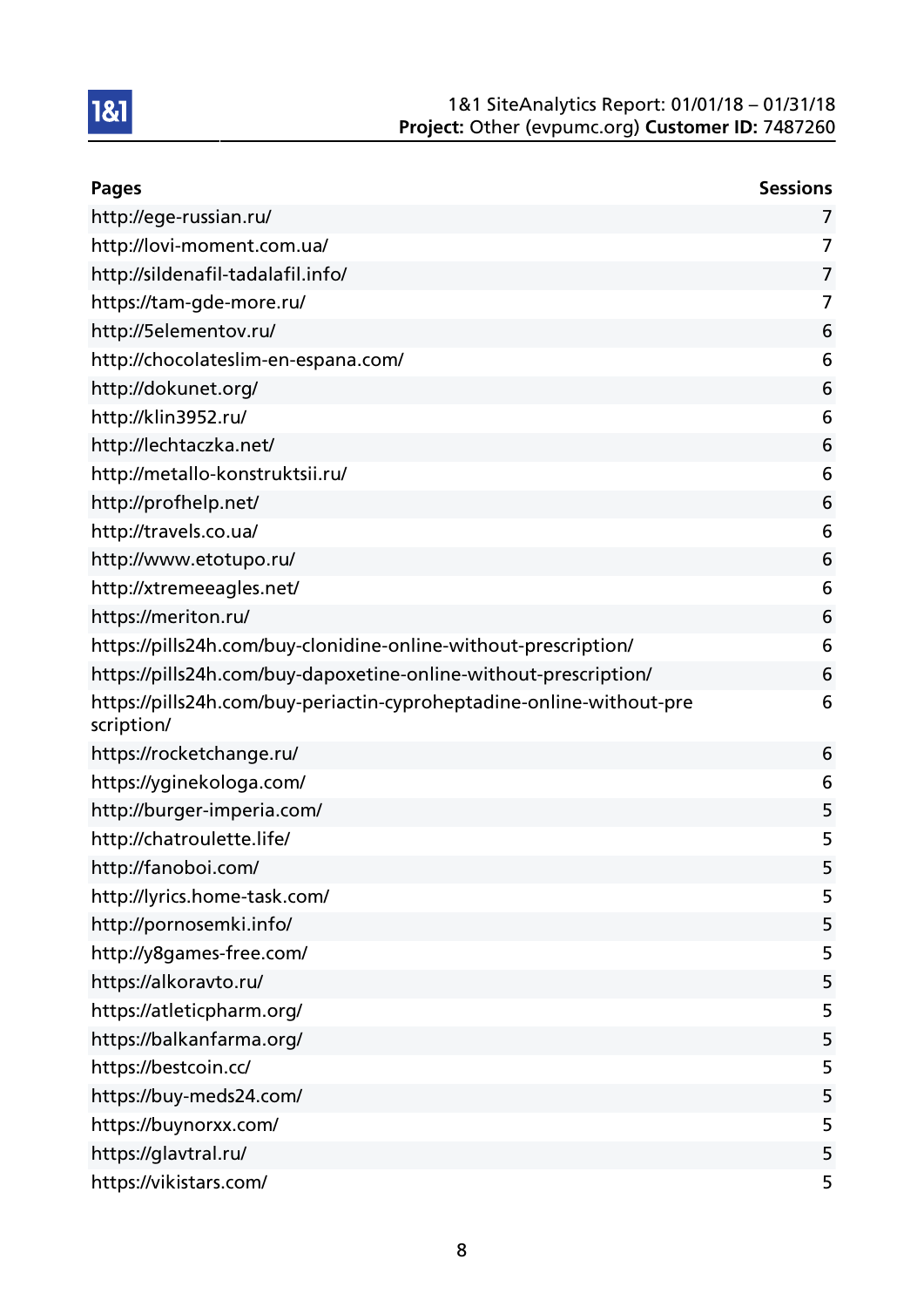| <b>Pages</b>                                                    | <b>Sessions</b> |
|-----------------------------------------------------------------|-----------------|
| www.bing.com                                                    | 5               |
| http://coolwallpapers-hd.com/                                   | 4               |
| http://drugs-no-rx.info/                                        | 4               |
| http://efaculty.kiev.ua/                                        | 4               |
| http://iptvuk.co.uk/                                            | 4               |
| http://pizza-tycoon.com/                                        | 4               |
| https://all4wap.ru/                                             | 4               |
| https://pills24h.com/buy-doxazosin-online-without-prescription/ | 4               |
| https://remont-mercedesov.ru/                                   | 4               |
| https://supermama.top/                                          | 4               |
| http://1001watch.com.ua/                                        | 3               |
| http://chocolateslim-en-france.com/                             | 3               |
| http://chocolateslim-u-srbiji.com/                              | 3               |
| http://dkr.com.ua/                                              | 3               |
| http://doxyporno.com/                                           | 3               |
| http://excitacao.com/                                           | 3               |
| http://healgastro.com/                                          | 3               |
| http://jobmarket.com.ua/                                        | 3               |
| http://kinoduh.ru/                                              | 3               |
| http://krasivoe-hd.net/                                         | 3               |
| http://lakomka.com.ua/                                          | 3               |
| http://lnau.lg.ua/                                              | 3               |
| http://nosecret.com.ua/                                         | 3               |
| http://pornosmola.info/                                         | 3               |
| http://runofilms.ru/                                            | 3               |
| http://sovetogorod.ru/                                          | 3               |
| http://suzuki-metropolis.kiev.ua/                               | 3               |
| http://www.kmv.prom23.ru/                                       | 3               |
| http://www.szucs.ru/                                            | 3               |
| https://aanapa.ru/                                              | 3               |
| https://buypuppies.ca/                                          | 3               |
| https://cryptoswap.biz/                                         | 3               |
| https://google.com/                                             | 3               |
| https://music7s.me/                                             | 3               |
| https://nakozhe.com/                                            | 3               |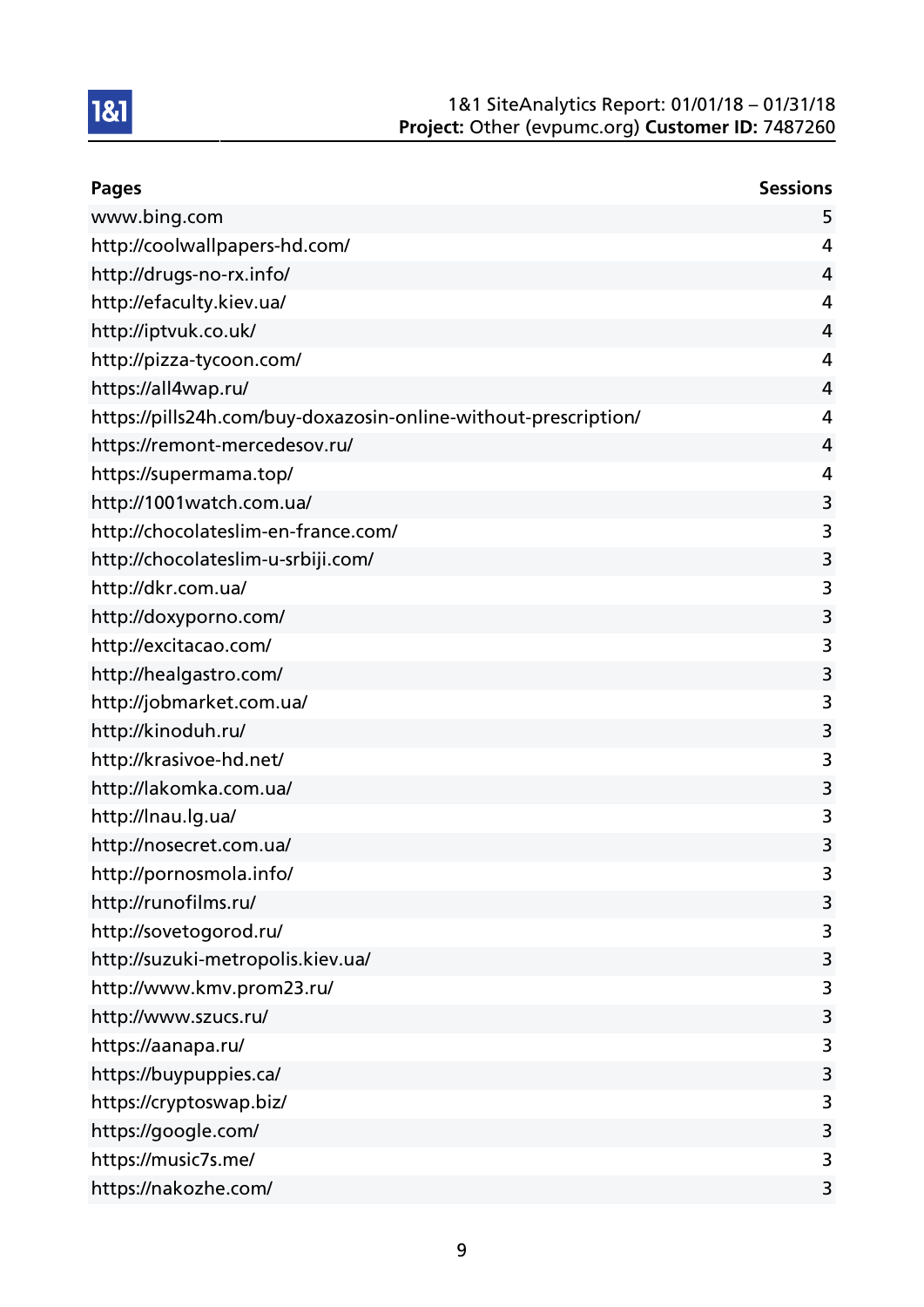| <b>Pages</b>                                                     | <b>Sessions</b> |
|------------------------------------------------------------------|-----------------|
| https://pills24h.com/buy-levitra-online-without-prescription/    | 3               |
| https://pills24h.com/buy-paroxetine-online-without-prescription/ | 3               |
| https://pillscheap24h.com/                                       | 3               |
| https://www.everytalk.tv/                                        | 3               |
| www.yahoo.com                                                    | 3               |
| http://electronic-component.org/                                 | $\overline{2}$  |
| http://onlineporno.site/                                         | $\overline{2}$  |
| http://perl.dp.ua/                                               | $\overline{2}$  |
| http://rangjued.com/                                             | $\overline{2}$  |
| http://vgoloveboli.net/                                          | $\overline{2}$  |
| http://www.freebsd.org.ua/                                       | $\overline{2}$  |
| http://www.google.com/url                                        | $\overline{2}$  |
| http://www.yur-p.ru/                                             | $\overline{2}$  |
| http://x-true.info/                                              | $\overline{2}$  |
| http://xn--d1abj0abs9d.in.ua/                                    | 2               |
| http://yandex.ru/clck/jsredir                                    | $\overline{2}$  |
| https://bonkers.name/                                            | $\overline{2}$  |
| https://petrushka-restoran.ru/                                   | $\overline{2}$  |
| https://pills24h.com/buy-zoloft-online-without-prescription/     | $\overline{2}$  |
| https://www.google.co.uk/                                        | $\overline{2}$  |
| https://zarabotat-na-sajte.ru/                                   | $\overline{2}$  |
| (null)                                                           | 1               |
| http://nalogovyykodeks.ru/                                       | 1               |
| http://popugauka.ru/                                             |                 |
| http://susumc.org/index.php/lewisburg                            |                 |
| http://www.bing.com/search                                       |                 |
| http://www.google.com/search                                     |                 |
| http://www.susumc.org/index.php/lewisburg                        | 1               |
| https://beclean-nn.ru/                                           | 1               |
| www.google.com                                                   | 1               |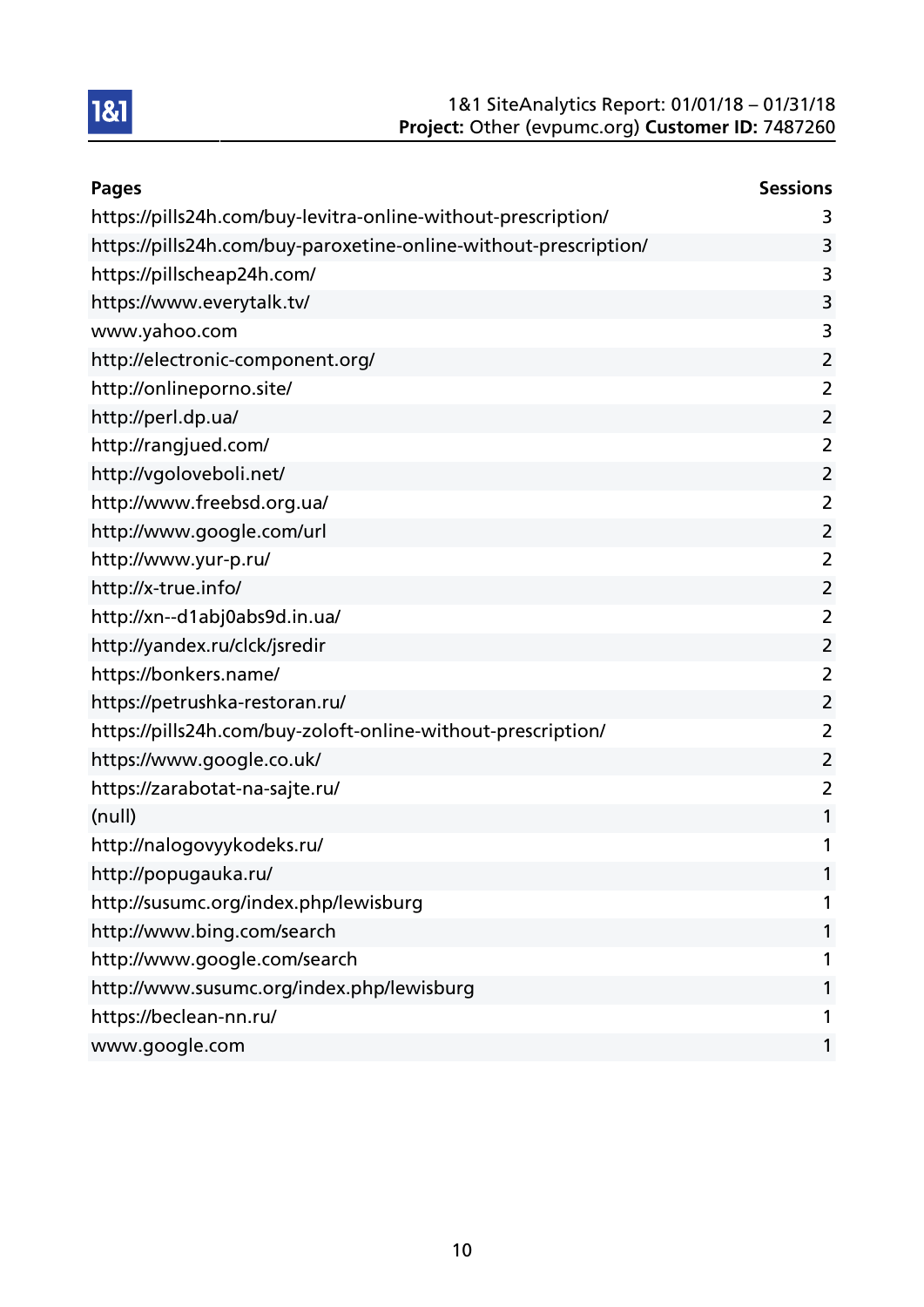

# Browsers & Systems

Browsers



| <b>Browsers</b>           | <b>Sessions</b> | Percentage |
|---------------------------|-----------------|------------|
| IE                        | 156             | 35.62%     |
| Chrome                    | 75              | 17.12%     |
| Firefox                   | 47              | 10.73%     |
| Opera                     | 33              | 7.53%      |
| Android browser           | 8               | 1.83%      |
| <b>Chrome Mobile</b>      | 8               | 1.83%      |
| Safari mobile             | 6               | 1.37%      |
| <b>AOL Explorer</b>       | 5               | 1.14%      |
| <b>Crazy Browser</b>      | 5               | 1.14%      |
| Maxthon                   | 5               | 1.14%      |
| Powermarks                | 5               | 1.14%      |
| HotJava                   | 4               | 0.91%      |
| Microsoft Edge            | 3               | 0.68%      |
| <b>Netscape Navigator</b> | 3               | 0.68%      |
| Safari                    | 3               | 0.68%      |
| <b>Avant Browser</b>      | $\overline{2}$  | 0.46%      |
| <b>Chrome Headless</b>    | $\overline{2}$  | 0.46%      |
| <b>BrowseX</b>            | 1               | 0.23%      |
| Deepnet Explorer          | 1               | 0.23%      |
| Google App                | 1               | 0.23%      |
| <b>IE Mobile</b>          | 1               | 0.23%      |
| <b>KKman</b>              | 1               | 0.23%      |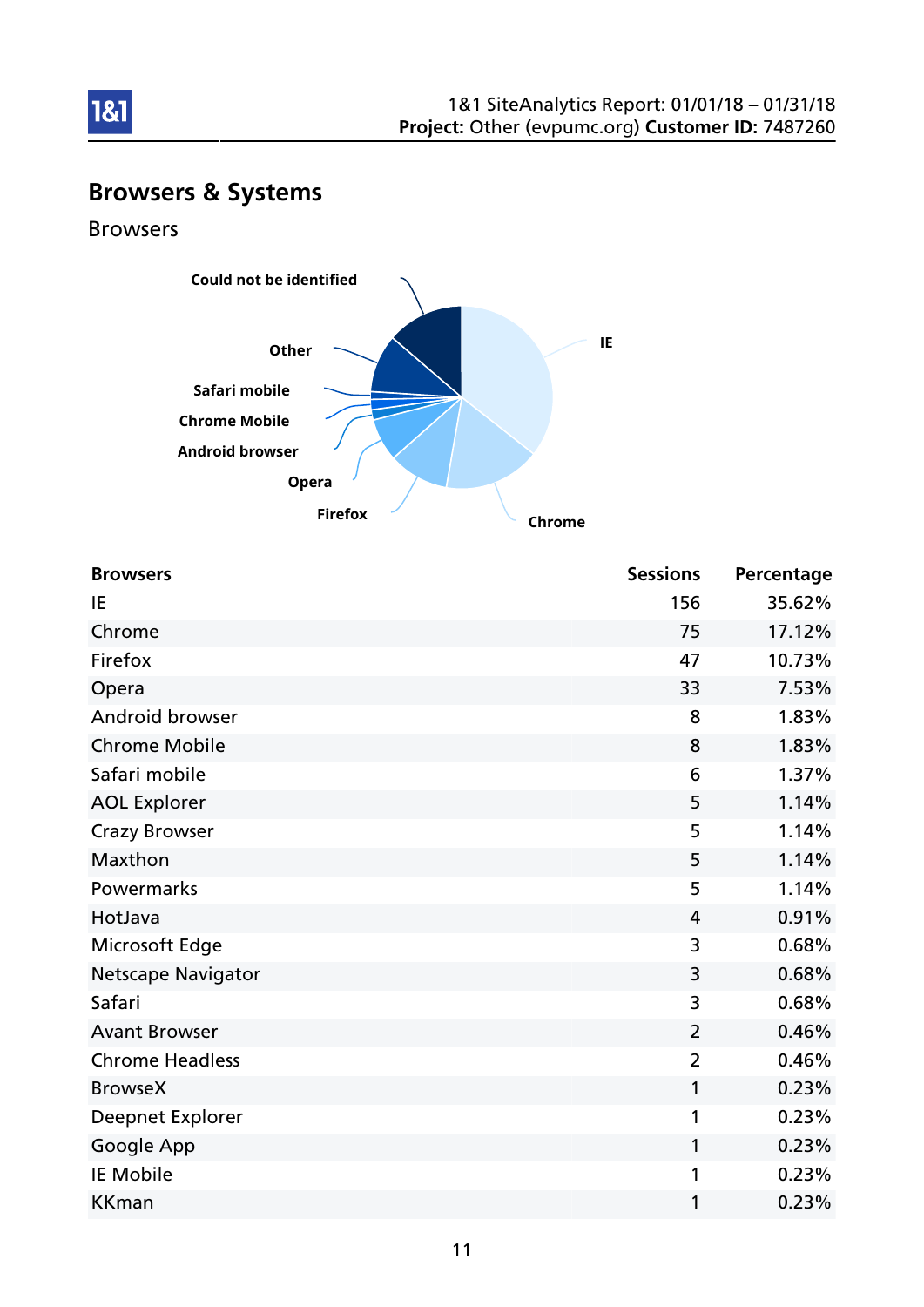| <b>Browsers</b>         | <b>Sessions</b> | Percentage |
|-------------------------|-----------------|------------|
| Lynx                    |                 | 0.23%      |
| Off By One              |                 | 0.23%      |
| <b>UC Browser</b>       |                 | 0.23%      |
| Could not be identified | 60              | 13.70%     |
| <b>Total</b>            | 438             | 100.00%    |

# Operating Systems

1&1



| <b>Operating Systems</b> | <b>Sessions</b> | Percentage |
|--------------------------|-----------------|------------|
| Windows                  | 325             | 74.20%     |
| Linux                    | 23              | 5.25%      |
| OS X                     | 13              | 2.97%      |
| macOS                    | 13              | 2.97%      |
| Android                  | 12              | 2.74%      |
| iOS                      | 11              | 2.51%      |
| Could not be identified  | 41              | 9.36%      |
| <b>Total</b>             | 438             | 100.00%    |

# Visitor Locations

| Countries            |                 |            |
|----------------------|-----------------|------------|
| <b>Countries</b>     | <b>Sessions</b> | Percentage |
| Ukraine              | 220             | 50.23%     |
| <b>United States</b> | 108             | 24.66%     |
| Romania              | 16              | 3.65%      |
| China                | 9               | 2.05%      |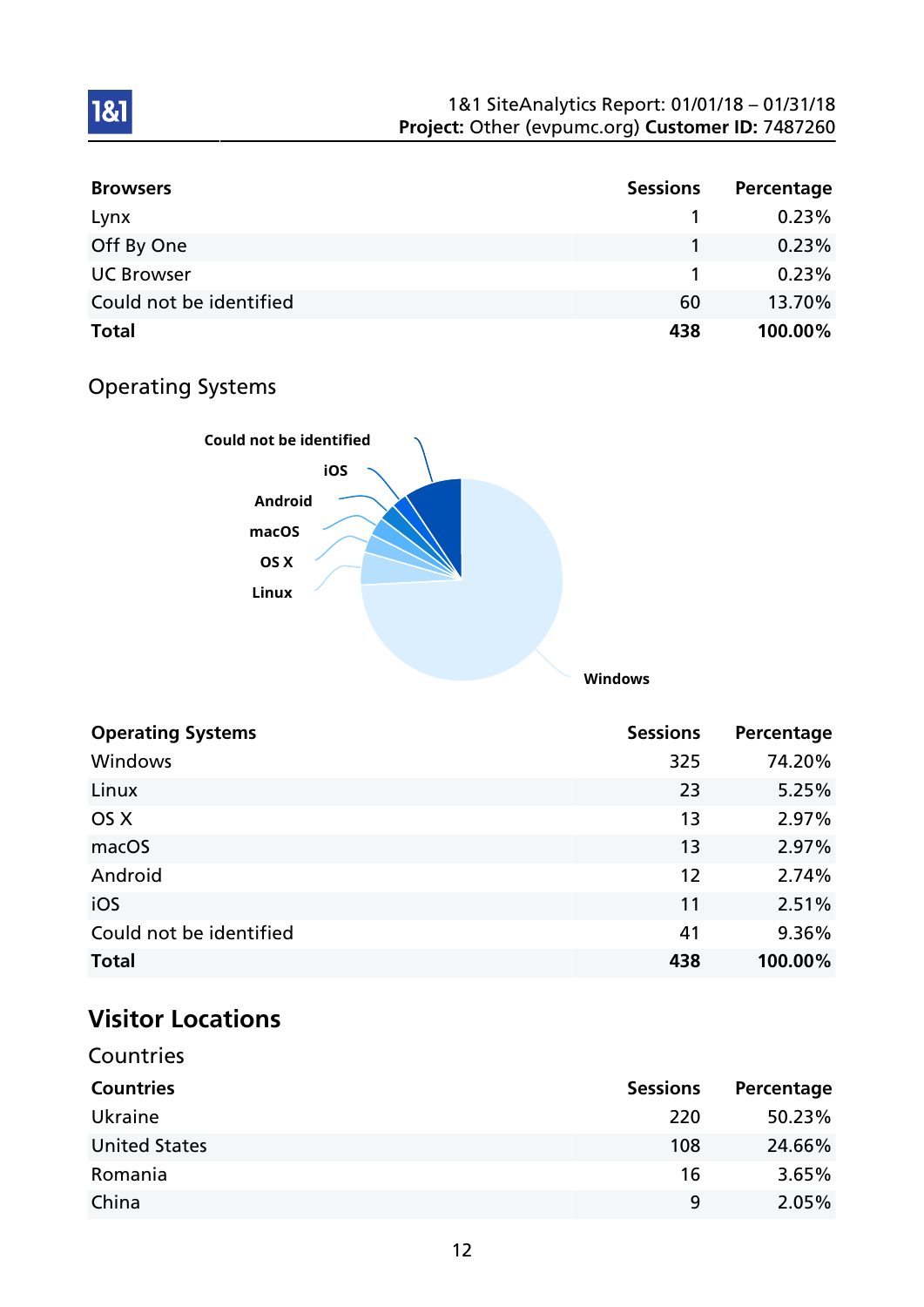| <b>Countries</b>      | <b>Sessions</b> | Percentage |
|-----------------------|-----------------|------------|
| Russia                | 7               | 1.60%      |
| Germany               | 6               | 1.37%      |
| India                 | 6               | 1.37%      |
| <b>United Kingdom</b> | 5               | 1.14%      |
| Ireland               | 5               | 1.14%      |
| Canada                | 4               | 0.91%      |
| France                | 4               | 0.91%      |
| Italy                 | 3               | 0.68%      |
| Malaysia              | 3               | 0.68%      |
| Australia             | $\overline{2}$  | 0.46%      |
| <b>Brazil</b>         | $\overline{2}$  | 0.46%      |
| Spain                 | $\overline{2}$  | 0.46%      |
| Indonesia             | $\overline{2}$  | 0.46%      |
| Netherlands           | $\overline{2}$  | 0.46%      |
| Pakistan              | $\overline{2}$  | 0.46%      |
| Argentina             | 1               | 0.23%      |
| <b>Botswana</b>       | 1               | 0.23%      |
| <b>Belarus</b>        | 1               | 0.23%      |
| Algeria               | 1               | 0.23%      |
| Egypt                 | 1               | 0.23%      |
| Guatemala             | 1               | 0.23%      |
| Hong Kong             | 1               | 0.23%      |
| Hungary               | 1               | 0.23%      |
| Kenya                 | 1               | 0.23%      |
| South Korea           | 1               | 0.23%      |
| Lithuania             | 1               | 0.23%      |
| Morocco               | 1               | 0.23%      |
| Moldova               | 1               | 0.23%      |
| Portugal              | 1               | 0.23%      |
| Singapore             | 1               | 0.23%      |
| Thailand              | 1               | 0.23%      |
| Turkey                | 1               | 0.23%      |
| Uganda                | 1               | 0.23%      |
| Vietnam               | 1               | 0.23%      |
| South Africa          | $\mathbf 1$     | 0.23%      |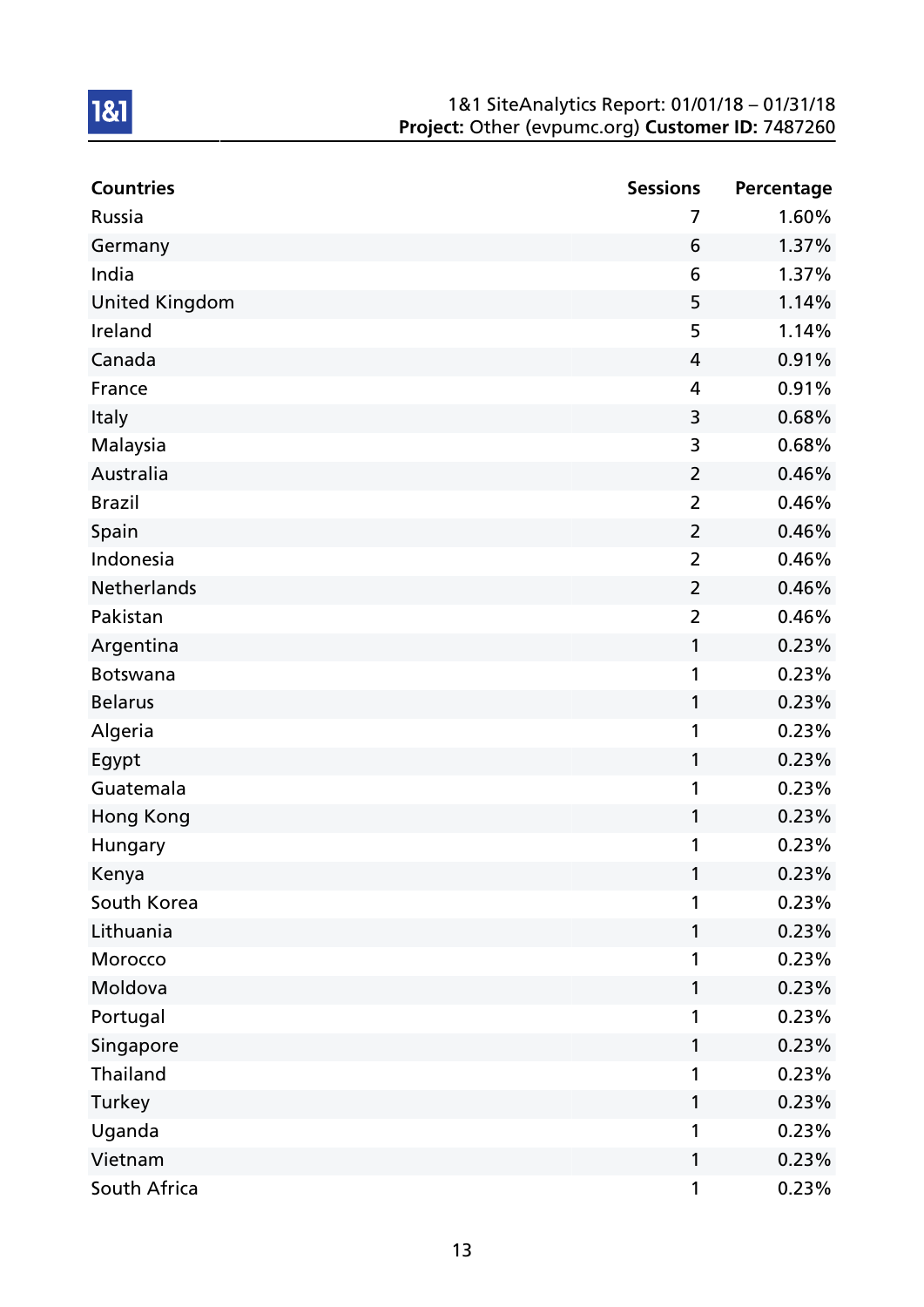| <b>Countries</b>        | <b>Sessions</b> | Percentage |
|-------------------------|-----------------|------------|
| Could not be identified | 10              | 2.28%      |
| <b>Total</b>            | 438             | 100.00%    |
| Continents              |                 |            |
| <b>Continents</b>       | <b>Sessions</b> | Percentage |
| Europe                  | 275             | 62.79%     |
| <b>North America</b>    | 113             | 25.80%     |
| Asia                    | 28              | 6.39%      |
| Africa                  | 7               | 1.60%      |
| South America           | 3               | 0.68%      |
| Oceania                 | $\overline{2}$  | 0.46%      |
| Could not be identified | 10              | 2.28%      |
| <b>Total</b>            | 438             | 100.00%    |

# Information about the evaluations

### Visitors

1&1

This evaluation shows how many visitors accessed your website. Visitors are uniquely identified on the basis of the IP address and the browser ID. If a visitor goes to your website more than once a day, only one visitor is counted.

## Sessions

This evaluation shows the number of sessions. A session starts when a visitor accesses your website and ends when he or she leaves it. A session ends automatically after 30 minutes without activity. If a visitor goes to your website more than once a day, multiple sessions are counted.

## Search Engine Robots

This evaluation shows which search engine robots have accessed the pages of your website. Search engine robots automatically search the content of websites in order to keep search engine entries up to date.

## Most Frequently Visited Pages

This evaluation shows which pages of your website were visited most often.

### Keywords

This evaluations shows the keywords with which your website was most commonly found in search engines.